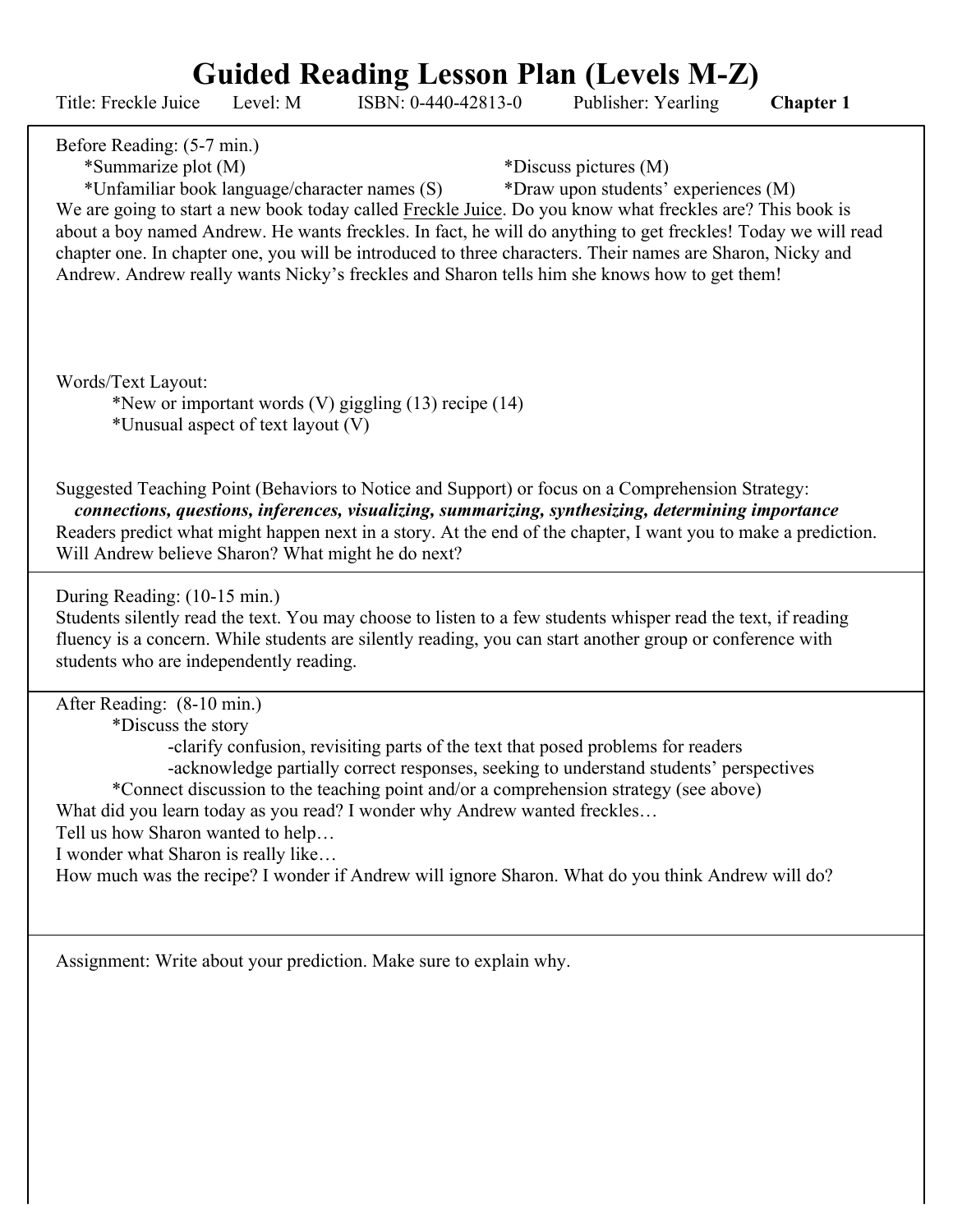## **Guided Reading Lesson Plan (Levels M-Z)**

| Guided Reading Lesson Plan (Levels M-Z)<br>Level: M<br>ISBN: 0-440-42813-0<br>Publisher: Yearling<br>Title: Freckle Juice<br><b>Chapter 2</b>                                                                                                                                                                                                                                                                                                                                                                                                                               |
|-----------------------------------------------------------------------------------------------------------------------------------------------------------------------------------------------------------------------------------------------------------------------------------------------------------------------------------------------------------------------------------------------------------------------------------------------------------------------------------------------------------------------------------------------------------------------------|
| Before Reading: (5-7 min.)<br>*Summarize plot (M)<br>*Discuss pictures (M)<br>*Unfamiliar book language/character names (S)<br>*Draw upon students' experiences (M)<br>Review what was learned in chapter one. Today we will read chapter two. Andrew will make a decision to as to<br>whether or not he will pay for the freckle juice. Andrew will arrive at school with a plan but Sharon will not<br>give into his plan. She says, "A deal's a deal." Then Miss Kelly the teacher will step in!                                                                         |
| Words/Text Layout:<br>*New or important words (V) allowance $(17)$ combination $(17)$<br>*Unusual aspect of text layout (V)—see teaching point                                                                                                                                                                                                                                                                                                                                                                                                                              |
| Suggested Teaching Point (Behaviors to Notice and Support) or focus on a Comprehension Strategy:<br>connections, questions, inferences, visualizing, summarizing, synthesizing, determining importance<br>Readers use the illustrations and text layout to help them understand the story. Turn to pages 22-23. Let's talk<br>about how we would read these two pages.                                                                                                                                                                                                      |
| During Reading: (10-15 min.)<br>Students silently read the text. You may choose to listen to a few students whisper read the text, if reading<br>fluency is a concern. While students are silently reading, you can start another group or conference with<br>students who are independently reading.                                                                                                                                                                                                                                                                       |
| After Reading: (8-10 min.)<br>*Discuss the story<br>-clarify confusion, revisiting parts of the text that posed problems for readers<br>-acknowledge partially correct responses, seeking to understand students' perspectives<br>*Connect discussion to the teaching point and/or a comprehension strategy (see above)<br>What did you learn today as you read?<br>I wonder why Sharon says, "A deal's a deal." (p. 21)<br>Let's talk about Andrew's original plan<br>How did Miss Kelly get the recipe?<br>Let's talk about why Miss Kelly gave the recipe back to Andrew |
| Assignment:                                                                                                                                                                                                                                                                                                                                                                                                                                                                                                                                                                 |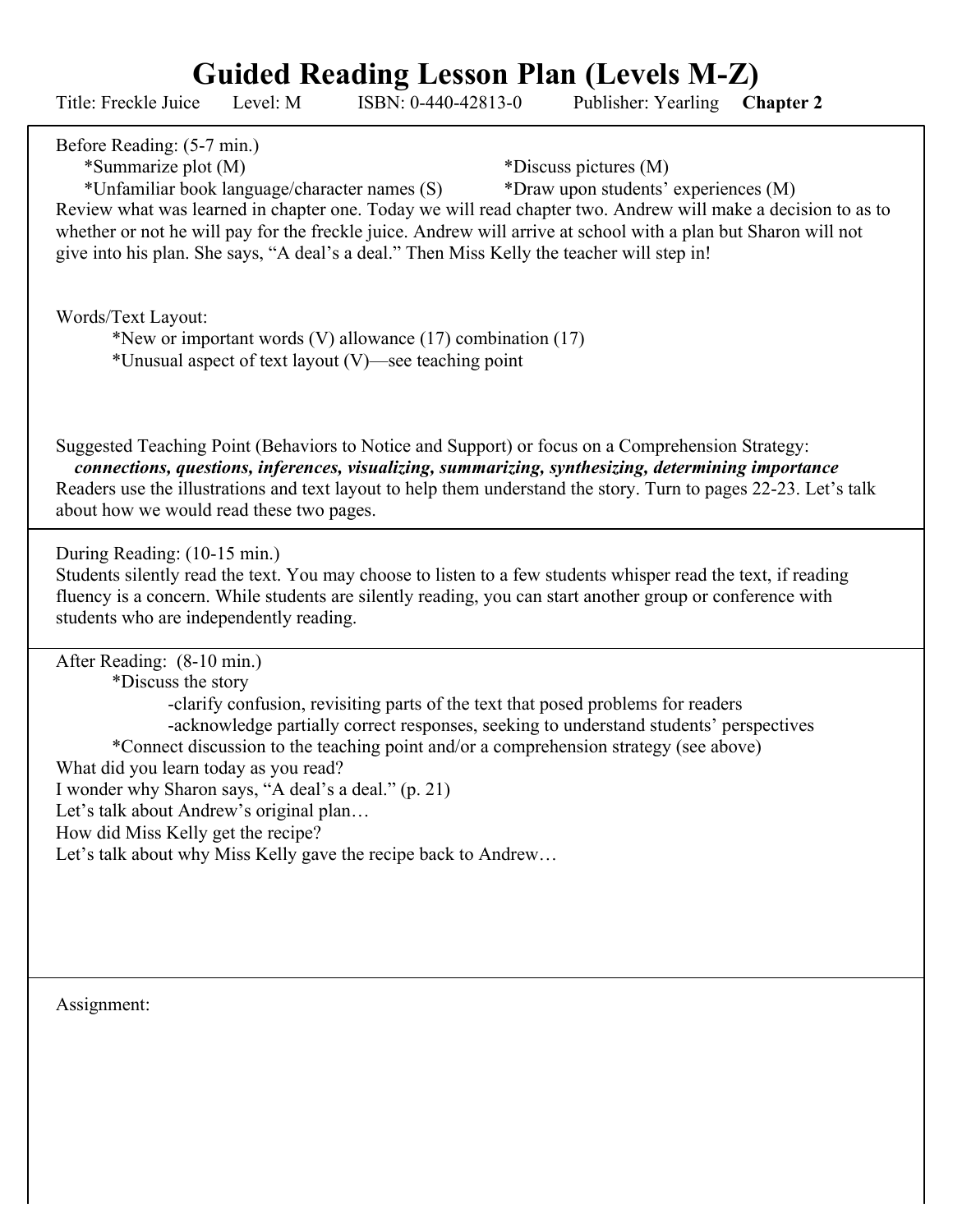## **Guided Reading Lesson Plan (Levels M-Z)**

Title: Freckle Juice Level: M ISBN: 0-440-4218-0 Publisher: Yearling **Chapter 3**

Before Reading: (5-7 min.)

## \*Summarize plot (M) \*Discuss pictures (M)

\*Unfamiliar book language/character names (S) \*Draw upon students' experiences (M)

Review what was learned in chapter two. Andrew now has the secret recipe and is headed home to try it. Do you think it will work? Let's turn to page 29 and read the recipe together. Today you will read chapter 3. Andrew will make the recipe. He will mix up a few ingredients. You will also learn what happened to him after he drank the freckle juice. I think you will enjoy this chapter!

Words/Text Layout:

\*New or important words (V) ingredients (30) \*Unusual aspect of text layout (V)

Suggested Teaching Point (Behaviors to Notice and Support) or focus on a Comprehension Strategy: *connections, questions, inferences, visualizing, summarizing, synthesizing, determining importance* Readers pay attention to details as they read. As you read today, pay attention to why Andrew is home alone and what ingredients he mixes up!

During Reading: (10-15 min.)

Students silently read the text. You may choose to listen to a few students whisper read the text, if reading fluency is a concern. While students are silently reading, you can start another group or conference with students who are independently reading.

After Reading: (8-10 min.)

\*Discuss the story

-clarify confusion, revisiting parts of the text that posed problems for readers -acknowledge partially correct responses, seeking to understand students' perspectives

\*Connect discussion to the teaching point and/or a comprehension strategy (see abov

Let's talk about what you learned as you read today...

I am wondering why Andrew is home alone…

Let's talk about the ingredients he mixed up...

What happened to Andrew after he drank the freckle juice?

I am wondering what Sharon would be thinking if she could see Andrew right now…

Assignment: